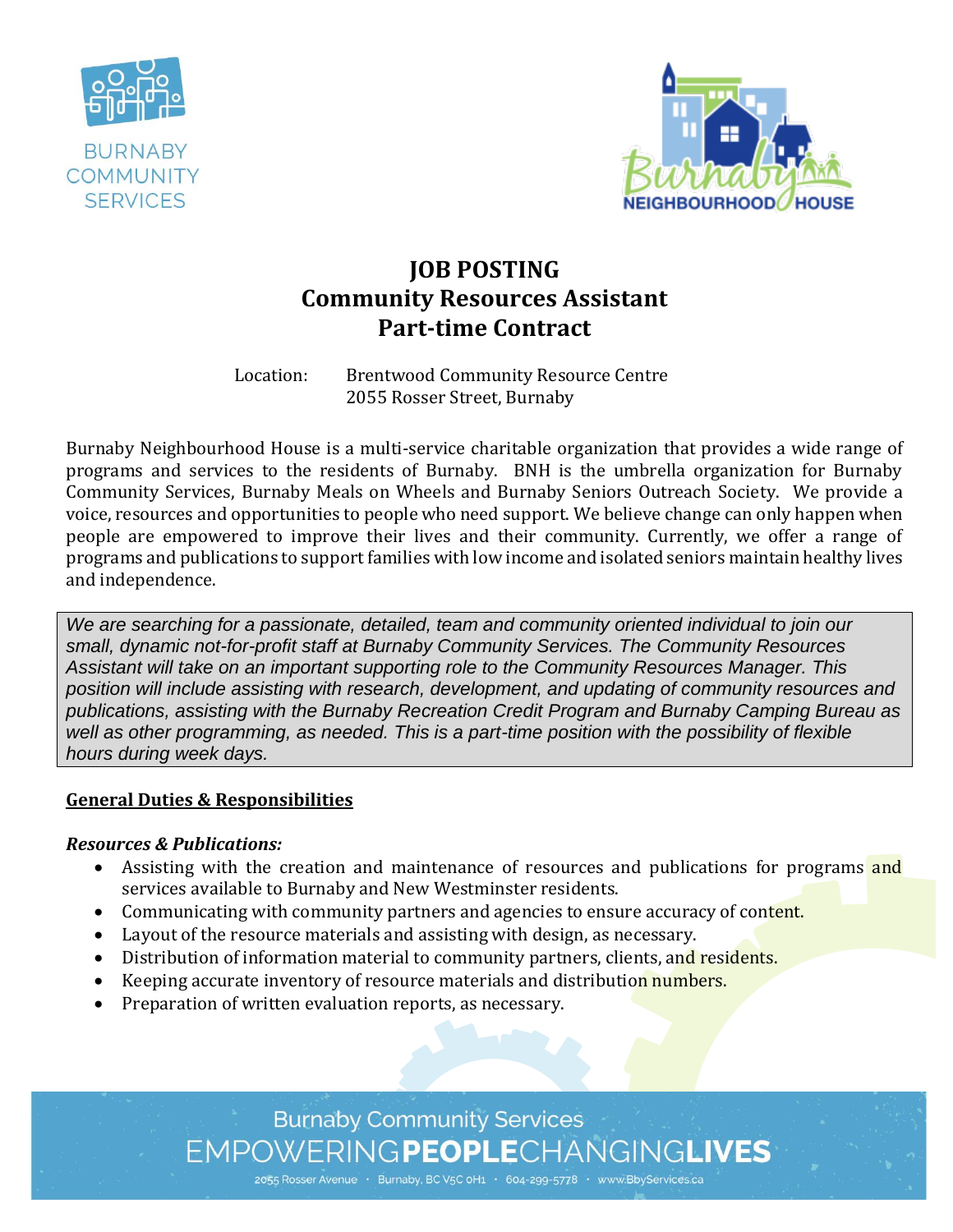

#### *Recreation Credit Program:*

*A program of the City of Burnaby providing credit to qualifying Burnaby residents with low income for accessing Parks, Recreation and Culture facilities and recreation programs. We are contracted to provide registration and approval services.*

- Assisting with application processing, verifying income and eligibility criteria.
- Communicating with clients regarding program eligibility, supporting documentation, and application status.
- Liaising with staff at Burnaby Parks, Recreation, and Cultural Services regarding program registration and processing.
- Accurately entering client information into the database.
- Maintaining accurate program statistics and complete relevant reports, as required.

### **Skills & Qualifications Required**

We are looking for equal parts education and experience that demonstrate:

- Commitment to community building, and empowering people.
- Experience working and/or volunteering with a non-profit charitable organization.
- Outstanding communication skills, both verbal and written.
- Excellent interpersonal skills and a collaborative working style.
- Strong computing skills, specifically working experience with Microsoft Office Suite including MS Access and MS Outlook, InDesign, other Adobe products or publishing software.
- Quick learner with strong attention to detail and accuracy.
- Strong organization and time management skills.
- Ability to work efficiently in a high paced community setting, and manages evolving situations with flexibility, professionalism, and good sense of humor.
- Works effectively with diverse groups of people and understands the need for high professional ethical standards and discretion in handling communications.
- Experience in an office setting and working with general office equipment.
- Ability to work independently and effectively with minimal supervision, as well as in a collaborative team setting.
- Ability to communicate in a language other than English would be an asset. Please specify which other languages you can communicate in and indicate your fluency level (e.g. can you fluently or conversationally speak/write the language).
- Class 5 Drivers License and access to a vehicle
- Criminal Record check
- Fully vaccinated for Covid-19 and Influenza
- First Aid certificate

## **Burnaby Community Services** EMPOWERINGPEOPLECHANGINGLIVES

2055 Rosser Avenue · Burnaby, BC V5C 0H1 · 604-299-5778 · www.BbyServices